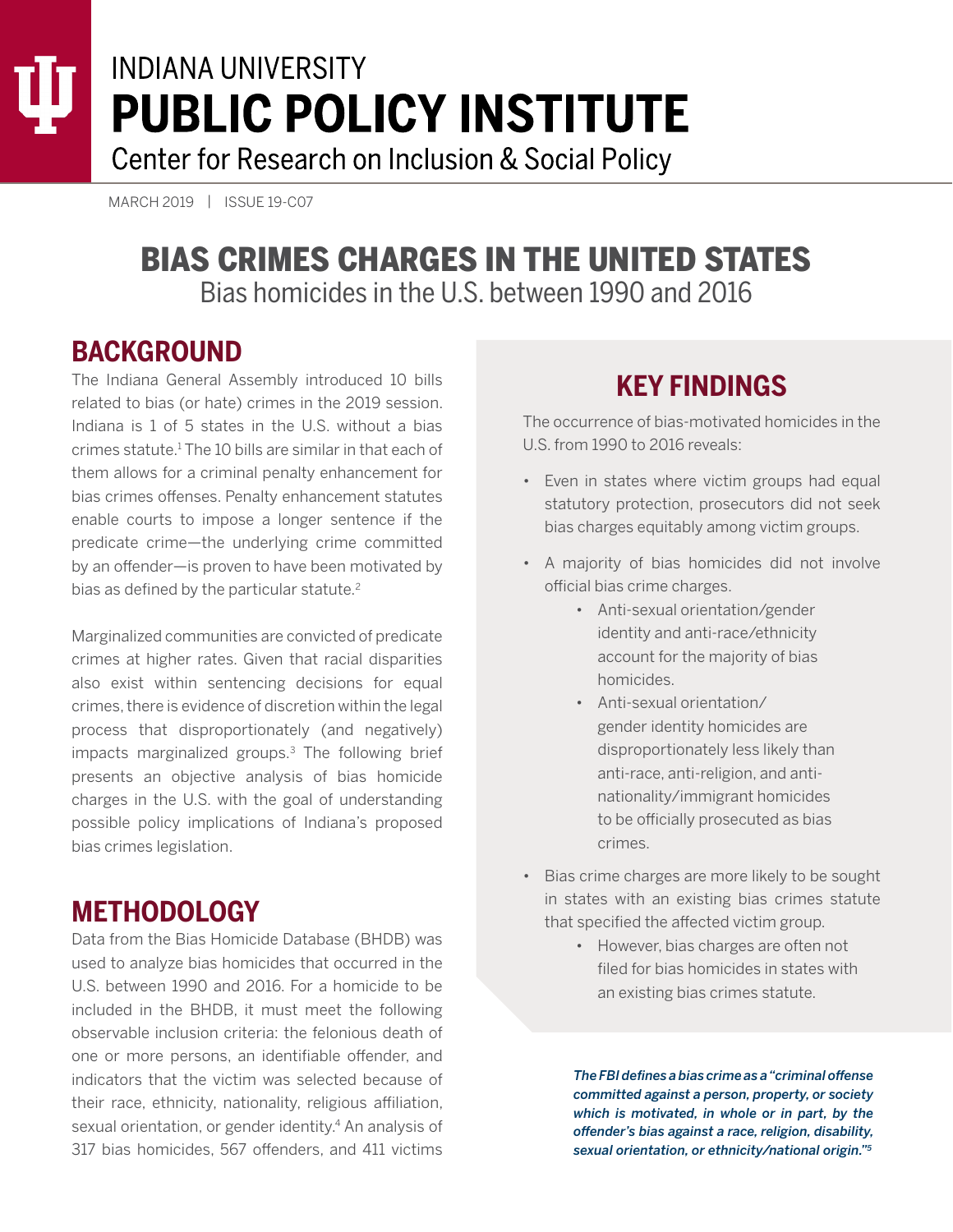was performed to determine the extent to which bias charges are sought on behalf of protected groups.

### **FINDINGS**

Bias charges were not filed for most of the 317 bias homicide cases that were reviewed. Nearly 70 percent of all bias homicides did not result in official bias crime charges (Figure 1). Less than one-third of the bias homicides analyzed were charged as bias crimes, despite the indication that the victim was likely selected because of the victim's social status or identity. The four types of bias included in Table 1 are common to a majority of the bills proposed in the 2019 session of the Indiana General Assembly. The filing of bias charges varied significantly by bias type (Figure 2). The probability that a bias homicide would not result in the filing of bias charges appeared to be high for all bias types except anti-religion.

#### SEXUAL ORIENTATION & GENDER IDENTITY

Anti-sexual orientation/gender identity and antirace/ethnicity accounted for a majority (90.9 percent) of the bias homicides. Despite this, 70.1 percent of these homicides proceeded without official bias charges. Anti-sexual orientation/gender identity homicides accounted for 48.3 percent of all bias homicides. These cases represented only 35.4 percent of bias charges filed.

#### RACE & ETHNICITY

Anti-race/ethnicity homicides accounted for more than half of all the bias homicides for which charges were filed. These cases represented only 42.6 percent of all bias homicides.

#### EXISTING BIAS CRIME STATUTE

Prosecutors were more likely to pursue bias charges when there was an existing bias crimes statute (Figure 3). Of the 409 homicide victims for which the statutory protections could be determined, 81.9 percent were committed while a protective statute was in place (Table 2). However, prosecutors did not seek bias charges for 56.1 percent of the bias homicides in states where the specified victim groups had existing statutory protections. Although

prosecutors are less likely to seek bias charges in the absence of statutory protections, the mere presence of these protections does not ensure that bias homicides would be prosecuted under this category.

### **POLICY IMPLICATIONS**

A review of the existing literature on bias crimes and bias crimes legislation in the U.S. yielded findings that policymakers should consider.

#### FURTHER EVALUATION NEEDED

The effectiveness of bias crime legislation should be further evaluated for impact and operation. The deterrent effect of bias crimes legislation on the commission of future bias crimes or the protection of marginalized groups continues to be the subject of scholarly debate.

#### COMPREHENSIVE DATA COLLECTION

Comprehensive bias crime data collection is crucial for improving the ability to accurately understand, prevent, and deter bias crimes. Bias crimes occur more often than official crime data suggests.<sup>1</sup> Such data collection is also necessary to objectively evaluate whether bias crimes legislation effectively achieves its goal.

#### SUPPORT FOR HATE CRIME VICTIMS

Prior research affirms greater negative consequences for victims of crimes motivated by bias than crimes without this motivation.<sup>6</sup> Despite this research, "most statutes do little to support hate crime victims and witnesses".<sup>1</sup>

### **RECOMMENDATIONS**

Notwithstanding the challenges of establishing the effectiveness of bias crimes legislation, the following policy recommendations are presented if bias crimes legislation is to be implemented in Indiana.

#### EQUITABLE PURSUIT OF BIAS CRIMES CHARGES

Prosecutors should take steps to pursue bias crimes charges equitably to ensure equal statutory protection for victim groups and the equitable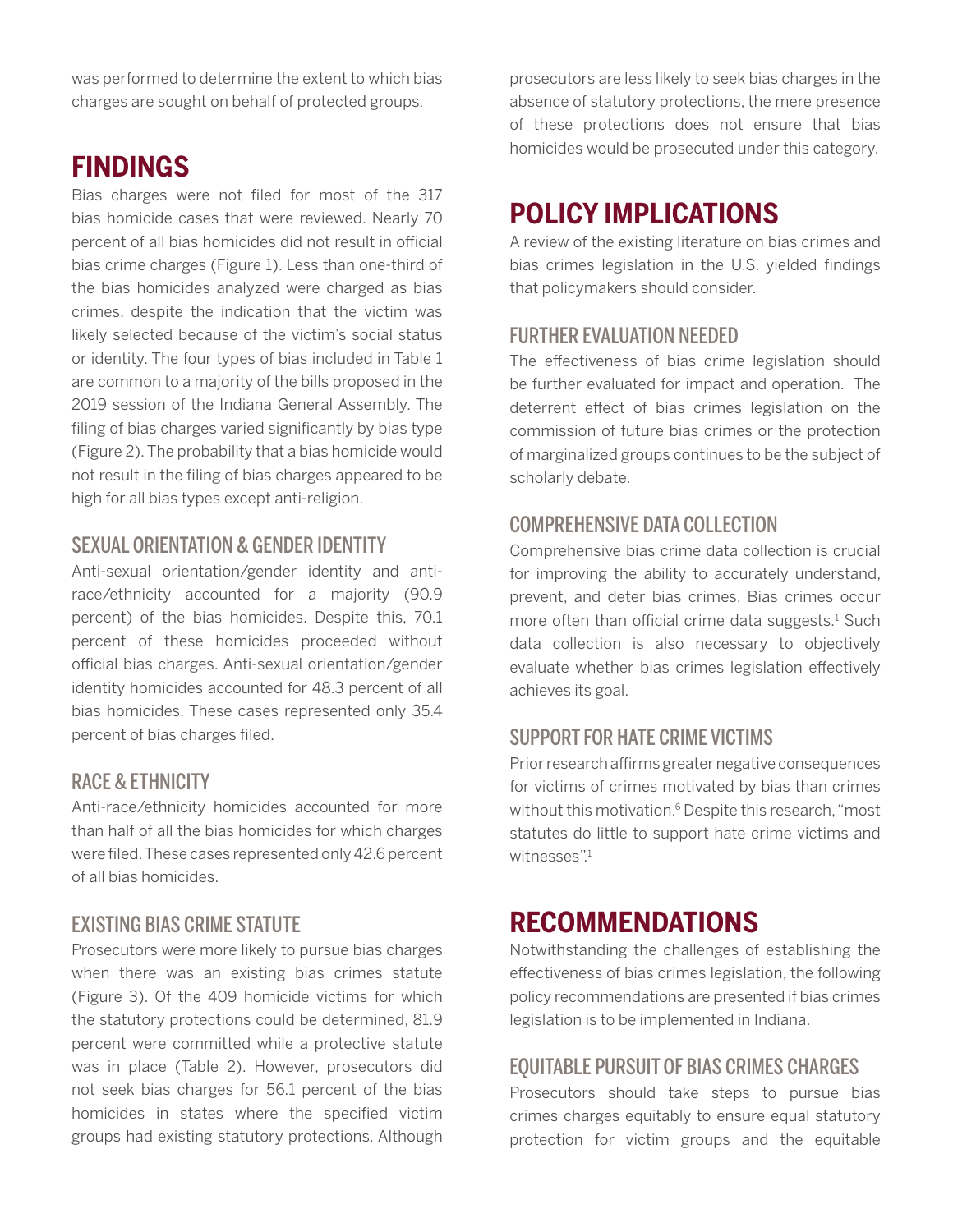### BIAS HOMICIDES IN THE U.S. (1990-2016)

#### **FIGURE 1. Bias charges for bias homicides TABLE 1. Bias homicides by bias type in relation to total bias homicides**



| <b>Bias type</b>                              | <b>No</b><br>charge(s)<br>filed | Charge(s)<br>filed | <b>Total</b> |
|-----------------------------------------------|---------------------------------|--------------------|--------------|
| Anti-race/ethnicity                           | 84                              | 51                 | 135          |
| Anti-nationality/<br>immigrant                | 11                              | 5                  | 16           |
| Anti-sexual<br>orientation/gender<br>identity | 118                             | 35                 | 153          |
| Anti-religion                                 | 5                               | 8                  | 13           |
| Total                                         | 218                             | 99                 | 317          |

#### **FIGURE 2. Bias homicides by bias type and charges**



#### **TABLE 2. Bias homicide charges by existence of statutory protections**

| <b>Statutory</b><br>protections<br>at time of<br>homicide | N <sub>o</sub><br>charge(s)<br>filed <sup>'</sup> | Charge(s)<br>filed | <b>Total</b> |
|-----------------------------------------------------------|---------------------------------------------------|--------------------|--------------|
| Nο                                                        | 69                                                | 5                  | 74           |
| Yes                                                       | 188                                               | 147                | 335          |
| Total                                                     | 257                                               | 152                |              |

#### **FIGURE 3. Bias homicide charges by existence of statutory protections**